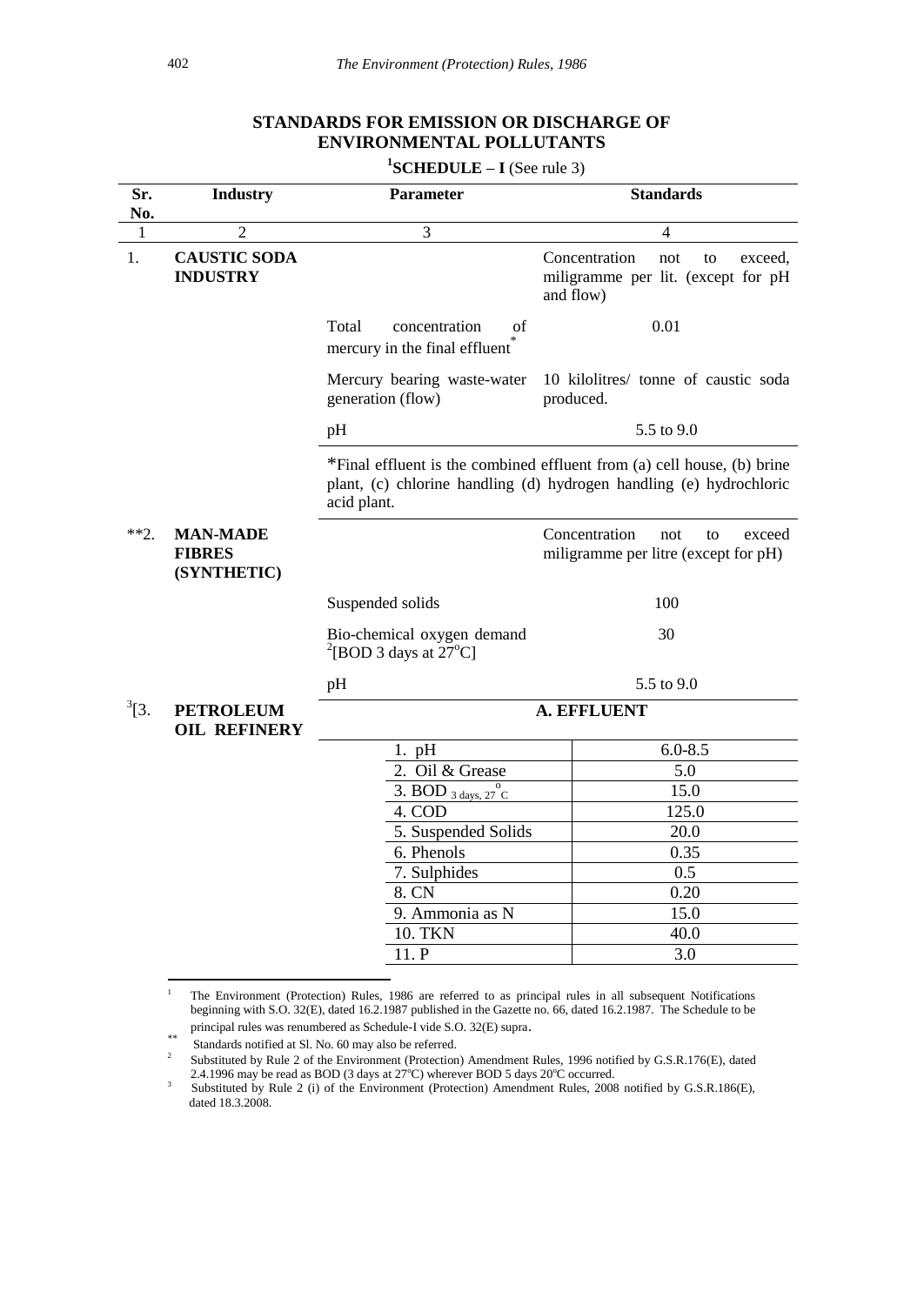| Sr. | <b>Industry</b> | <b>Parameter</b>         | <b>Standards</b> |  |
|-----|-----------------|--------------------------|------------------|--|
| No. |                 |                          |                  |  |
|     | 2               | 3                        | $\overline{4}$   |  |
|     |                 | 12. Cr (Hexavalent)      | 0.1              |  |
|     |                 | 13. Cr (Total)           | 2.0              |  |
|     |                 | 14. Pb                   | 0.1              |  |
|     |                 | 15. Hg                   | 0.01             |  |
|     |                 | 16. Zn                   | 5.0              |  |
|     |                 | 17. Ni                   | 1.0              |  |
|     |                 | 18. Cu                   | 1.0              |  |
|     |                 | 19. V                    | 0.2              |  |
|     |                 | 20. Benzene              | 0.1              |  |
|     |                 | 21. Benzo (a) $-$ Pyrene | 0.2              |  |

**Notes:-**

- (i) Concentration limits shall be complied with at the outlet, discharging effluent (excluding discharge from sea water cooling systems) to receiving environment (surface water Bodies, marine systems or public sewers). In case of application of treated effluent directly for irrigation/horticulture purposes (within or outside the premises of refinery), make-up water for cooling systems, fire fighting, etc., the concentration limits shall also be complied with at the outlet before taking the effluent for such application. However, any use in the process such as use of sour water in desalter is excluded for the purpose of compliance.
- (ii) In case of circulating seawater cooling, the blow-down from cooling systems shall be monitored for pH and oil & grease (also hexavalent & total chromium, if chromate treatment is given to cooling water) and shall conform to the concentration limits for these parameters. In case of reuse of treated effluent as cooling water make-up, all the parameters (as applicable for treated effluent) shall be monitored and conform to the prescribed standards.
- (iii) In case of once through cooling with seawater, the oil  $&$  grease content in the effluent from cooling water shall not exceed 1.0 mg/l.

|                   | Limiting concentration in $mg/Nm3$ , unless stated                 |                     |                               |                                                    |  |  |
|-------------------|--------------------------------------------------------------------|---------------------|-------------------------------|----------------------------------------------------|--|--|
| (Furnace, Boiler) |                                                                    | Fuel<br><b>Type</b> | <b>Existing</b><br>refineries | New Refinery/<br><b>Furnace</b> /<br><b>Boiler</b> |  |  |
| and Captive       | <b>Sulphur Dioxide</b><br>(SO <sub>2</sub> )<br>Oxides of Nitrogen | Gas                 | 50                            | 50                                                 |  |  |
| Power Plant)      |                                                                    | Liquid              | 1700                          | 850                                                |  |  |
|                   |                                                                    | Gas                 | 350                           | 250                                                |  |  |
|                   | (NOx)                                                              | Liquid              | 450                           | 350                                                |  |  |
|                   | <b>Particulate Matter</b>                                          | Gas                 | 10                            | 5                                                  |  |  |
|                   | (PM)                                                               | Liquid              | 100                           | 50                                                 |  |  |

#### **B. EMISSIONS**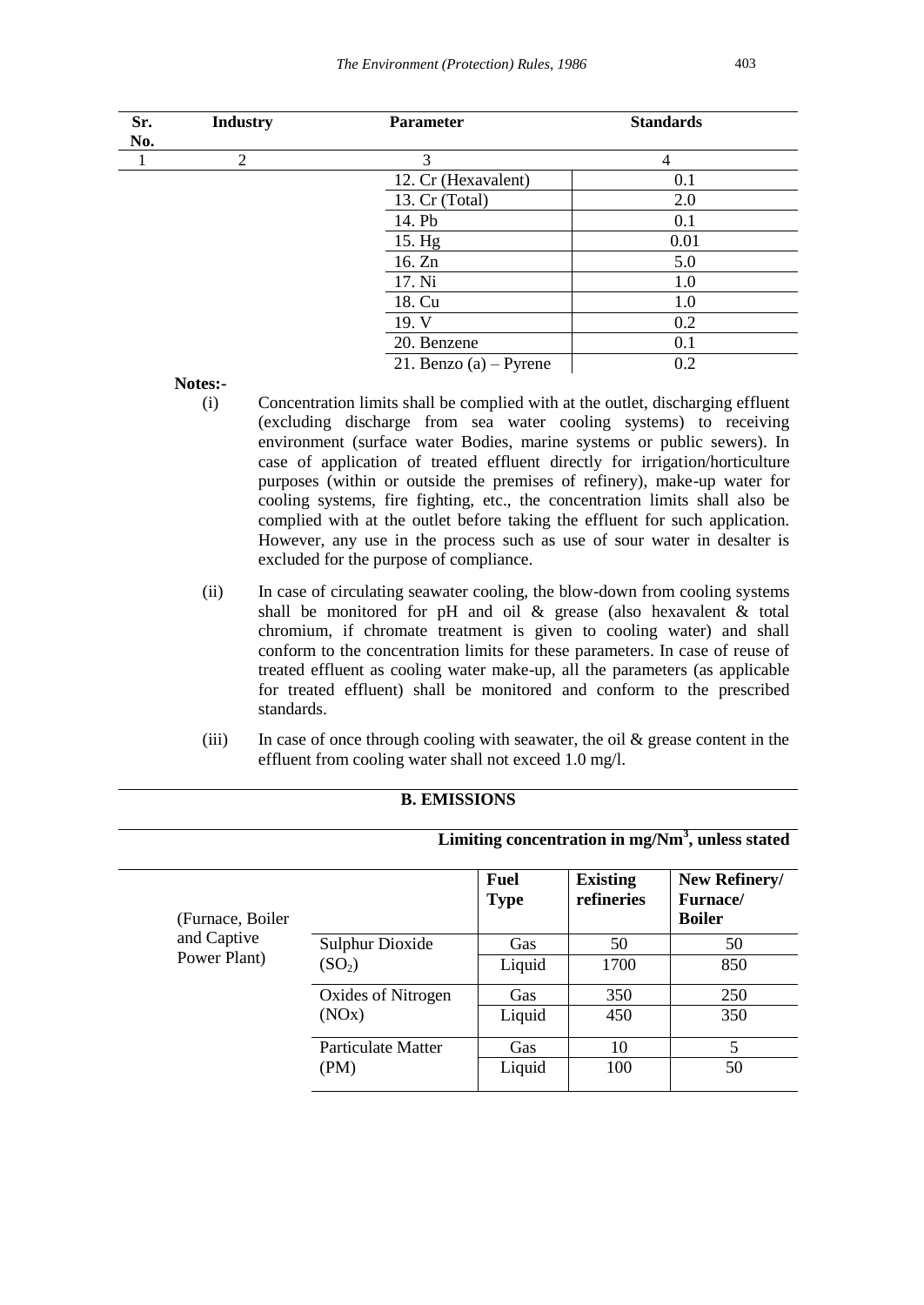| Sr.<br>No. | <b>Industry</b> |  | <b>Parameter</b>                                                                                                                                                                                                                                                                                        |          | <b>Standards</b> |                |  |  |
|------------|-----------------|--|---------------------------------------------------------------------------------------------------------------------------------------------------------------------------------------------------------------------------------------------------------------------------------------------------------|----------|------------------|----------------|--|--|
| 1          | 2               |  | 3                                                                                                                                                                                                                                                                                                       |          | 4                |                |  |  |
|            |                 |  | Carbon Monoxide                                                                                                                                                                                                                                                                                         | Gas      | 150              | 100            |  |  |
|            |                 |  | (CO)                                                                                                                                                                                                                                                                                                    | Liquid   | 200              | 150            |  |  |
|            |                 |  | Nickel and Vanadium                                                                                                                                                                                                                                                                                     | Liquid   | 5                | $\mathfrak{S}$ |  |  |
|            |                 |  | $(Ni+v)$                                                                                                                                                                                                                                                                                                |          |                  |                |  |  |
|            |                 |  | Hydrogen Sulphide                                                                                                                                                                                                                                                                                       | Liquid / | 150              | 150            |  |  |
|            |                 |  | $(H2S)$ in fuel gas                                                                                                                                                                                                                                                                                     | Gas      |                  |                |  |  |
|            |                 |  | Sulphur content in                                                                                                                                                                                                                                                                                      | Liquid / | 1.0              | 0.5            |  |  |
|            |                 |  | liquid fuel, weight%                                                                                                                                                                                                                                                                                    | Gas      |                  |                |  |  |
|            | Notes:-         |  |                                                                                                                                                                                                                                                                                                         |          |                  |                |  |  |
|            | (i)             |  | In case of mixed fuel (gas and liquid) use, the limit shall be computed based on<br>heat supplied by gas and liquid fuels.                                                                                                                                                                              |          |                  |                |  |  |
|            | (ii)            |  | All the furnaces/boilers with heat input of 10 million kilo calories/hour or more<br>shall have continuous systems for monitoring of $SO_2$ and $NO_2$ . Manual<br>monitoring for all the emission parameters in such furnaces or boilers shall be<br>carried out once in two months.                   |          |                  |                |  |  |
|            | (iii)           |  | All the emission parameters in furnaces/boilers having heat input less than 10<br>million kilo calories/hour will be monitored once in three months.                                                                                                                                                    |          |                  |                |  |  |
|            | (iv)            |  | In case of continuous monitoring, one hourly average concentration values shall<br>be complied with 98% of the time in a month. Any concentration value obtained<br>through manual monitoring, if exceeds the limiting concentration value, shall be<br>considered as non-compliance.                   |          |                  |                |  |  |
|            | (v)             |  | Data on Nickel and Vanadium content in the liquid fuel (in ppm) shall be<br>reported. Nickel and Vanadium in the liquid fuel shall be monitored at least once<br>in six months, if liquid fuel source $\&$ quality are not changed. In case of<br>changes, measurement is necessary after every change. |          |                  |                |  |  |

(FCC Regenerators)

**Limiting concentration in mg/Nm<sup>3</sup> , unless stated** 

|                        | www.care       |                            |                               |
|------------------------|----------------|----------------------------|-------------------------------|
|                        |                | <b>Existing refineries</b> | <b>New</b><br><b>Refinery</b> |
|                        | Hydro          | Other than                 | /FCC                          |
|                        | processed      | Hydro                      | Commissioned                  |
|                        | FCC feed       | processed                  |                               |
|                        |                | FCC feed                   |                               |
| <b>Sulphur Dioxide</b> | 500            | 1700                       | 500 (for hydro-               |
| (SO <sub>2</sub> )     |                |                            | processed feed)               |
|                        |                |                            | 850 for other                 |
|                        |                |                            | feed)                         |
| Oxides of Nitrogen     | 400            | 450                        | 350                           |
| (NO <sub>x</sub> )     |                |                            |                               |
| Particulate Matter     | 100            | 100                        | 50                            |
| (PM)                   |                |                            |                               |
| Carbon Monoxide        | 400            | 400                        | 300                           |
| (CO)                   |                |                            |                               |
| Nickel and             | $\overline{2}$ | 5                          | 2                             |
| Vanadium (Ni+V)        |                |                            |                               |
| Opacity, %             | 30             | 30                         | 30                            |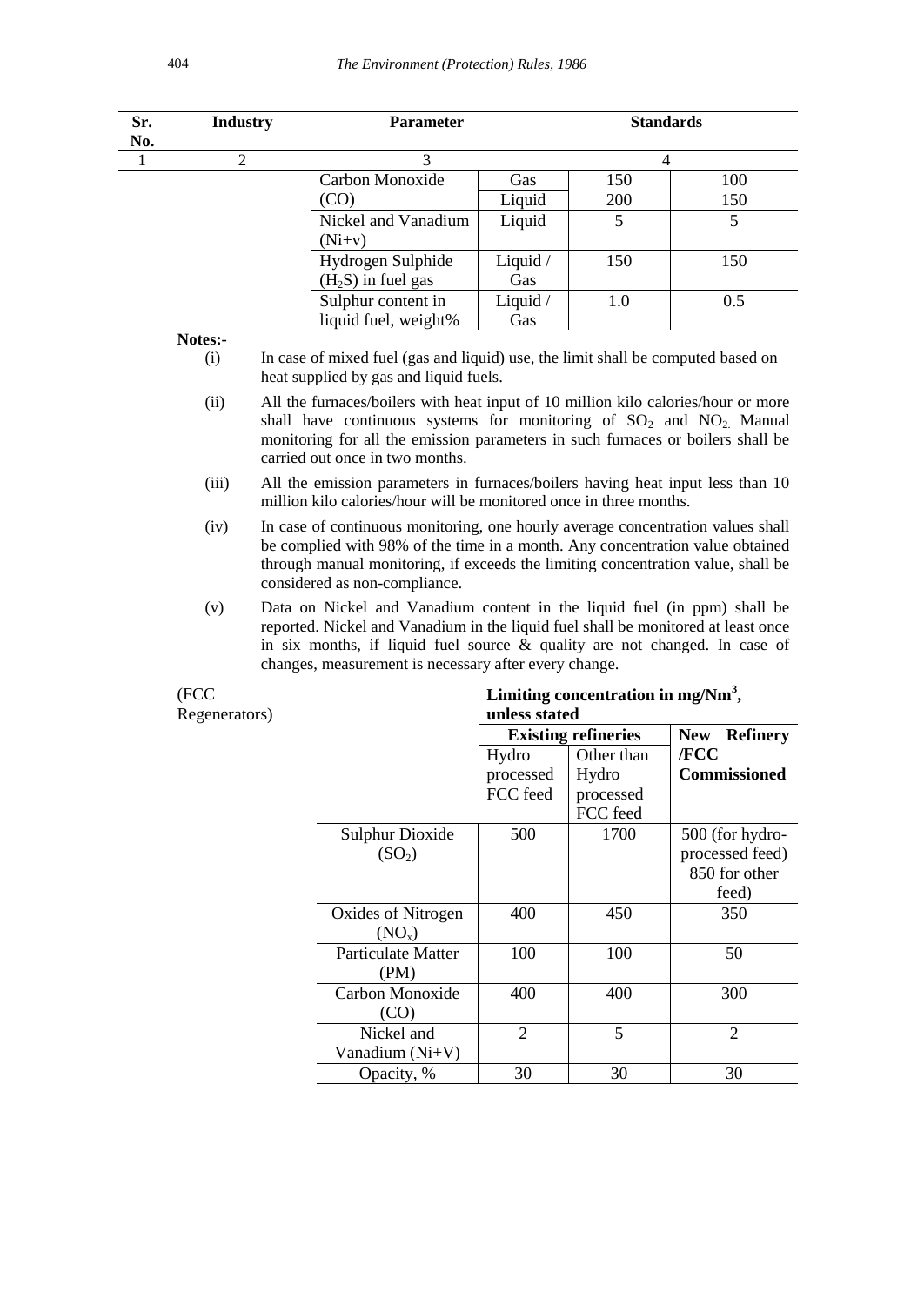| Sr.<br>No. | <b>Industry</b> | <b>Parameter</b> | <b>Standards</b> |
|------------|-----------------|------------------|------------------|
|            |                 |                  |                  |
|            | Notes:-         |                  |                  |

| (i) | In case part feed is hydro-processed, the emission values shall be calculated |
|-----|-------------------------------------------------------------------------------|
|     | proportional to the feed rates of untreated and treated feeds.                |

- (ii) FCC regenerators shall have continuous systems for monitoring of  $SO<sub>2</sub>$  and NOx. One hourly average concentration values shall be complied with 98% of the time in a month, in case of continuous monitoring. Manual monitoring for all the emission parameters shall be carried out once in two months.
- (iii) Any concentration value obtained through manual monitoring, if exceeds the limiting concentration value, shall be considered as non-compliance.
- (iv) Data on Sulphur (weight in %), Nickel (PPM) and Vanadium (PPM) content in the feed to FCC shall be separated regularly.
- (v) Limit of Carbon Monoxide emissions shall be complied with except during annual shut down of CO boiler for statutory maintenance.

|                       |                                                     | <b>Plant</b><br>Capacity<br>(Tonnes/day) | <b>Existing</b><br><b>SRU</b> | <b>New SRU or</b><br><b>Refinery</b><br><b>Commissioned</b> |
|-----------------------|-----------------------------------------------------|------------------------------------------|-------------------------------|-------------------------------------------------------------|
| {Sulphur,<br>Recovery | Sulphur recovery, %                                 | Above 20                                 | 98.7                          | 99.5                                                        |
| Units (SRU) }         | $H_2S$ , mg/Nm <sup>3</sup>                         |                                          | 15                            | 10                                                          |
|                       | Sulphur recovery, %                                 | $5-20$                                   | 96                            | 98                                                          |
|                       | Sulphur recovery, %                                 | $1 - 5$                                  | 94                            | 96                                                          |
|                       | Oxides of Nitrogen<br>$(NO_x)$ , mg/Nm <sup>3</sup> | All capacity                             | 350                           | 250                                                         |
|                       | Carbon Monoxide<br>$(CO)$ , mg/Nm <sup>3</sup>      | All capacity                             | 150                           | 100                                                         |

## **Notes:-**

- (i) Sulphur recovery units having capacity above 20 tonnes per day shall have continuous systems for monitoring of  $SO<sub>2</sub>$ . Manual monitoring for all the emission parameters shall be carried out once in a month.
- (ii) Data on Sulphur Dioxide emissions  $(mg/Nm<sup>3</sup>)$  shall be reported regularly.
- (iii) Sulphur recovery efficiency shall be calculated on monthly basis, using quantity of sulphur in the feed to SRU and quantity of sulphur recovered.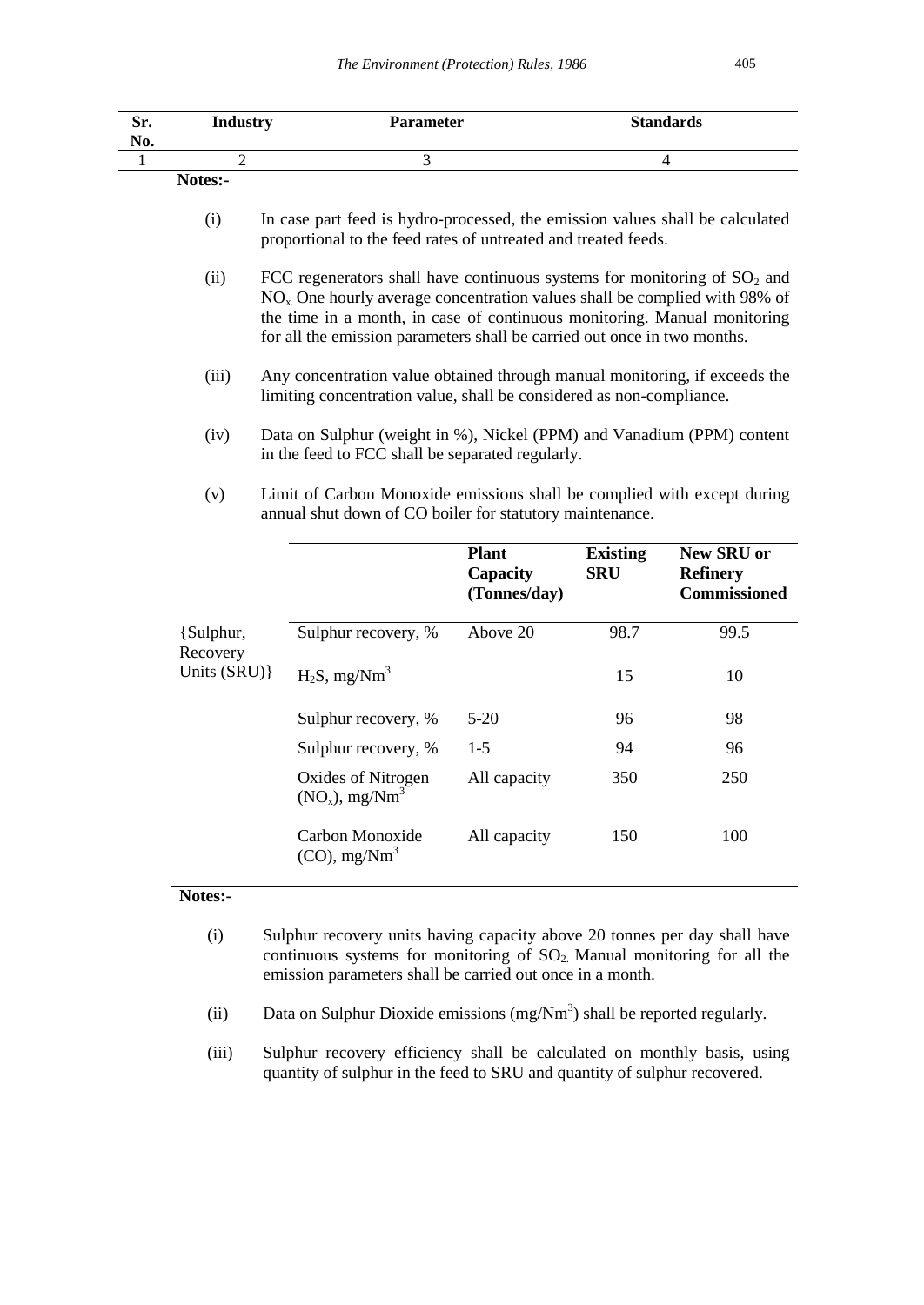#### **C- FUGITIVE EMISSION**

Storage of Volatile Liquids : General Petroleum Products

- (1) Storage tanks with capacity between 4 to  $75m<sup>3</sup>$  and total vapour Pressure (TVP) of more than 10 kpa should have Fixed Roof Tank (FRT) with pressure valve vent.
- (2) Storage tank with the capacity between  $75$  to  $500 \text{ m}^3$  and total vapour Pressure (TVP) of 10 to 76 kpa should have Internal Floating Root Tank (IFRT) of External Floating Root Tank (EFRT) or Fixed Roof Tank with vapour control or vapour balancing system.
- (3) Storage tanks with the capacity of more than  $500 \text{ m}^3$  and total vapour Pressure (TVP) of 10 to 76 kpa should have Internal Floating Roof Tank or External Floating Roof Tank or Fixed Roof Tank with vapour control system.
- (4) The tanks with the capacity of more than  $75 \text{ m}^3$  and total vapour Pressure (TVP) of more than 76 kpa should have Fixed Root Tank with vapour control system.
- (5) Requirement for seals in Floating Roof Tanks:
	- (i) (a) IFRT and EFRT shall be provided with double seals with minimum vapour recovery of 96%.
		- (b) Primary seal shall be liquid or shoe mounted for EFRT and vapour mounted for IFRT. Maximum seal gap width will be  $4 \text{ cm}$  and maximum gap area will be  $200 \text{ cm}^2/\text{m}$  of tank diameter.
		- (c) Secondary seal shall be rim mounted. Maximum seal gap width will be 1.3 cm and maximum gap area will be 20  $cm<sup>2</sup>/m$  of tank diameter.
		- (d) Material of seal and construction shall ensure high performance and durability.
	- (ii) Fixed Roof Tanks shall have vapour control efficiency of 95% and vapour balancing efficiency of 90%
	- (iii) Inspection and maintenance of storage tanks shall be carried out under strict control. For the inspection, API RP 575 may be adopted, In-service inspection with regard seal gap should be carried out once in every six months and repair to be implemented in short time. In future, possibility of on-stream repair of both seals shall be examined.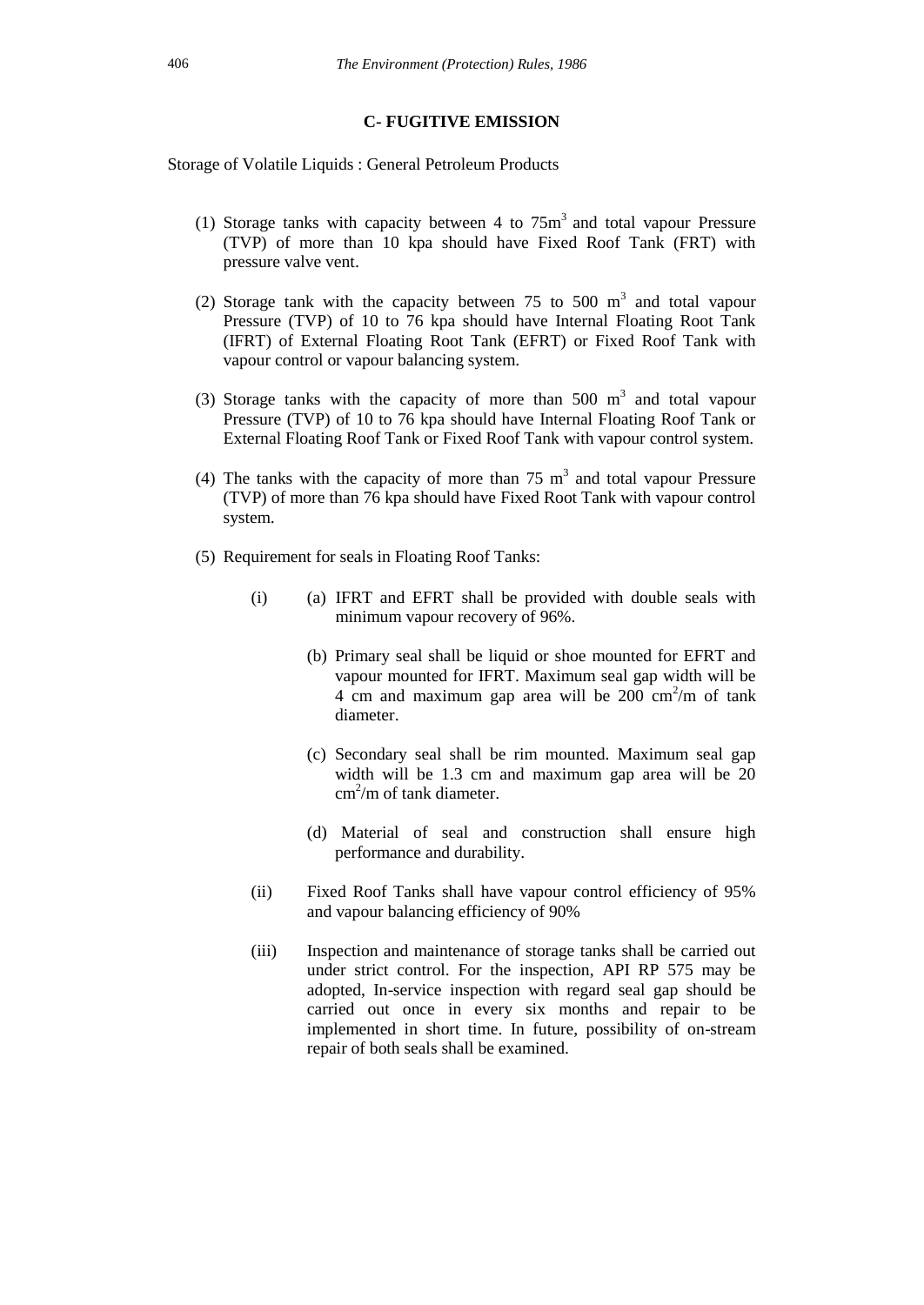### **Storage of Volatile Liquids : Benzene Storage**

- (1) FRT with vapour to incineration with 99.9% of removal efficiency for volatile organic compounds (VOC) shall be provided.
- (2) IFRT/EFRT with double seals, emission-reducing roof fitting and fitted with fixed roof with vapour removal efficiency of at least 99% shall be provided.

### **Solvents for Lube-Base Oil production (Furfural, NMP, MEK, Toluene and MIBK)**

IFRT with double seals and inert gas blanketing with vapour removal efficiency of at least 97% shall be provided.

|          |                     |          | Emission control for Road tank truck/Rail tank wagon loading |             |
|----------|---------------------|----------|--------------------------------------------------------------|-------------|
|          | Loading of Volatile |          | Gasoline and Naphtha:                                        |             |
| Products |                     | (i)      | VOC reduction, %.                                            | $(i)$ 99.5  |
|          |                     |          | (ii) Emission, $gm/m3$                                       | $(ii)$ 5    |
|          |                     | Benzene: |                                                              |             |
|          |                     |          | (i) VOC reduction, %                                         | $(i)$ 99.99 |
|          |                     |          | (ii) Emission, $mg/m3$                                       | (ii) 20     |
|          |                     |          | Toluene/Xylene:                                              |             |
|          |                     | (i)      | VOC reduction, %                                             | $(i)$ 99.98 |
|          |                     | (ii)     | Emission, $mg/m^3$                                           | (ii) 150    |
|          |                     | Note:    |                                                              |             |
|          |                     | (i)      | It shall be applicable for Gasoline, Naphtha,                |             |
|          |                     |          | Benzene, Toluene and Xylene loading.                         |             |
|          |                     | (ii)     | Road tank Truck shall have Bottom loading and                |             |
|          |                     |          | Roll tank wagon shall have Top submerged                     |             |
|          |                     |          | loading.                                                     |             |
|          |                     | (iii)    | Annual leak testing for vapour collection shall be           |             |
|          |                     |          | done.                                                        |             |

### **Standards for Equipment Leaks**

(1) Approach: Approach for controlling fugitive emissions from equipment leaks shall have proper selection, installation and maintenance of non-leaking or leak-tight equipment. Following initial testing after commissioning, the monitoring for leak detection is to be carried out as a permanent on-going Leak Detection and Repair (LDAR) programme. Finally detected leaks are to be repaired within allowable time frame.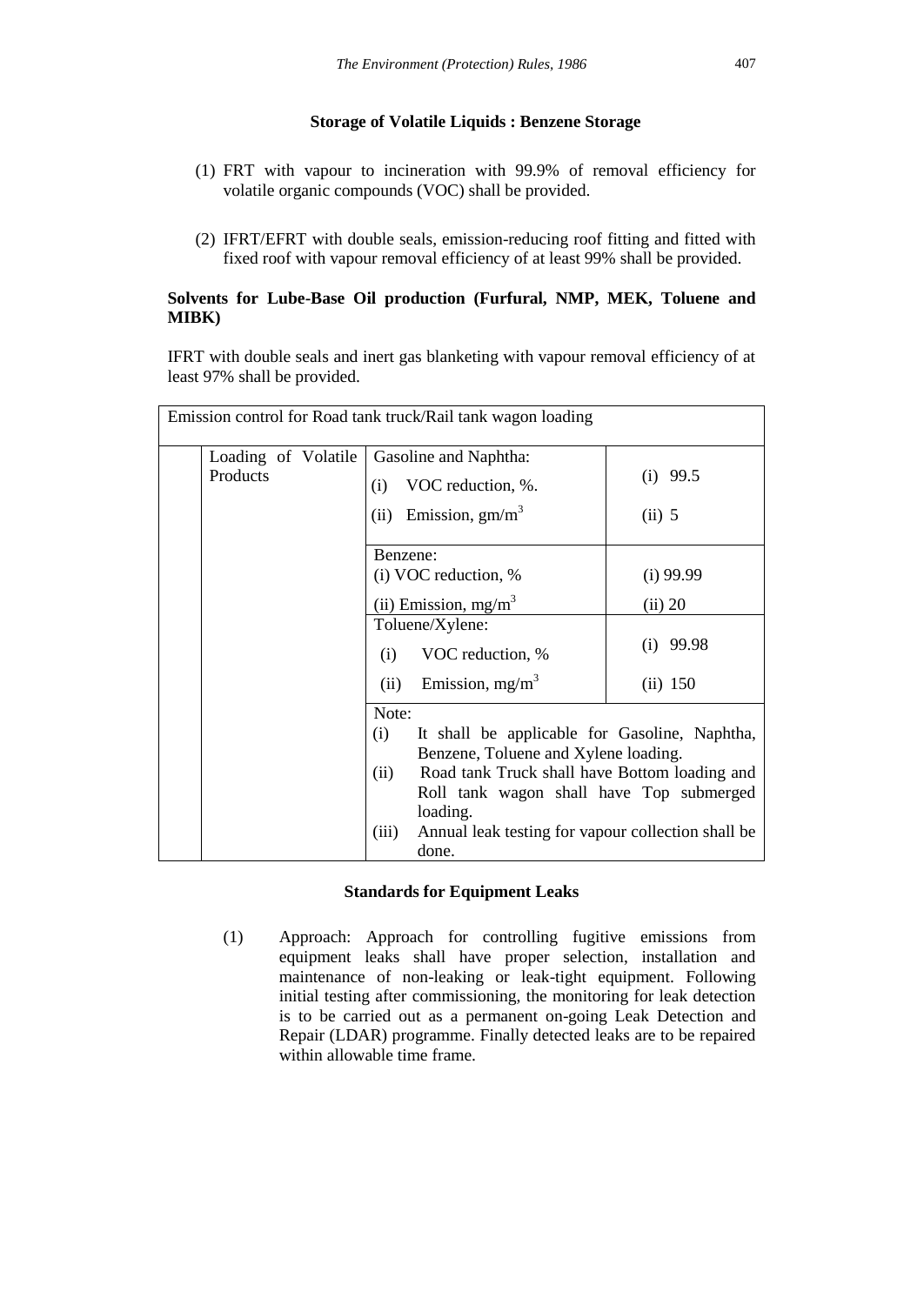- (2) Components to be Covered: Components that shall be covered under LDAR programme include (i) Block valves; (ii) Control valves; (iii) Pump seals; (iv) Compressor seals; (v) Pressure relief valves; (vi) Flanges – Heat Exchangers; (vii) Flanges – Piping; (viii) Connectors – Piping; (ix) Open ended lines; and  $(x)$  Sampling connections, Equipment and line sizes more than 1.875 cm or ¾ inch are to be covered.
- (3) Applicability: LDAR programme would be applicable to components (given at 2 above) for following products/compounds: (i) hydrocarbon gases; (ii) Light liquid with vapour pressure  $\omega$  20°C  $> 1.0$  kPa; and (iii) Heavy liquid with vapour pressure @ 20 $\degree$  C between 0.3 to 1.0 kPa.
- (4) While LDAR will not be applicable for heavy liquids with vapour pressure < 0.3 kPa, it will be desirable to check for liquid dripping as indication of leak.
- (5) Definition of leak: A leak is defined as the detection of VOC concentration more than the values (in ppm) specified below at the emission source using a hydrocarbon analyzer according to measurement protocol (US EPA – 453/R-95-017, 1995 Protocol for equipment leak emission estimates may be referred to:

| <b>Component</b> | <b>General</b><br><b>Hydrocarbon</b> (ppm)      |                               | <b>Benzene</b> (ppm)         |                              |
|------------------|-------------------------------------------------|-------------------------------|------------------------------|------------------------------|
|                  | 31 <sup>st</sup><br><b>Till</b><br>Dec.<br>2008 | w.e.f.<br>January<br>01, 2009 | Till $31st$<br>Dec.,<br>2008 | w.e.f<br>January<br>01, 2009 |
| Pump/Compressor  | 10000                                           | 5000                          | 3000                         | 2000                         |
| Valves/Flanges   | 10000                                           | 3000                          | 2000                         | 1000                         |
| Other components | 10000                                           | 3000                          | 2000                         | 1000                         |

- (6) In addition, any component observe to be leaking by sight, sound or smell, regardless of concentration (liquid dripping, visible vapor leak) or presence of bubbles using soap solution should be considered as leak.
- (7) Monitoring Requirements and Repair Schedule: Following frequency of monitoring of leaks and schedule for repair of leaks shall be followed: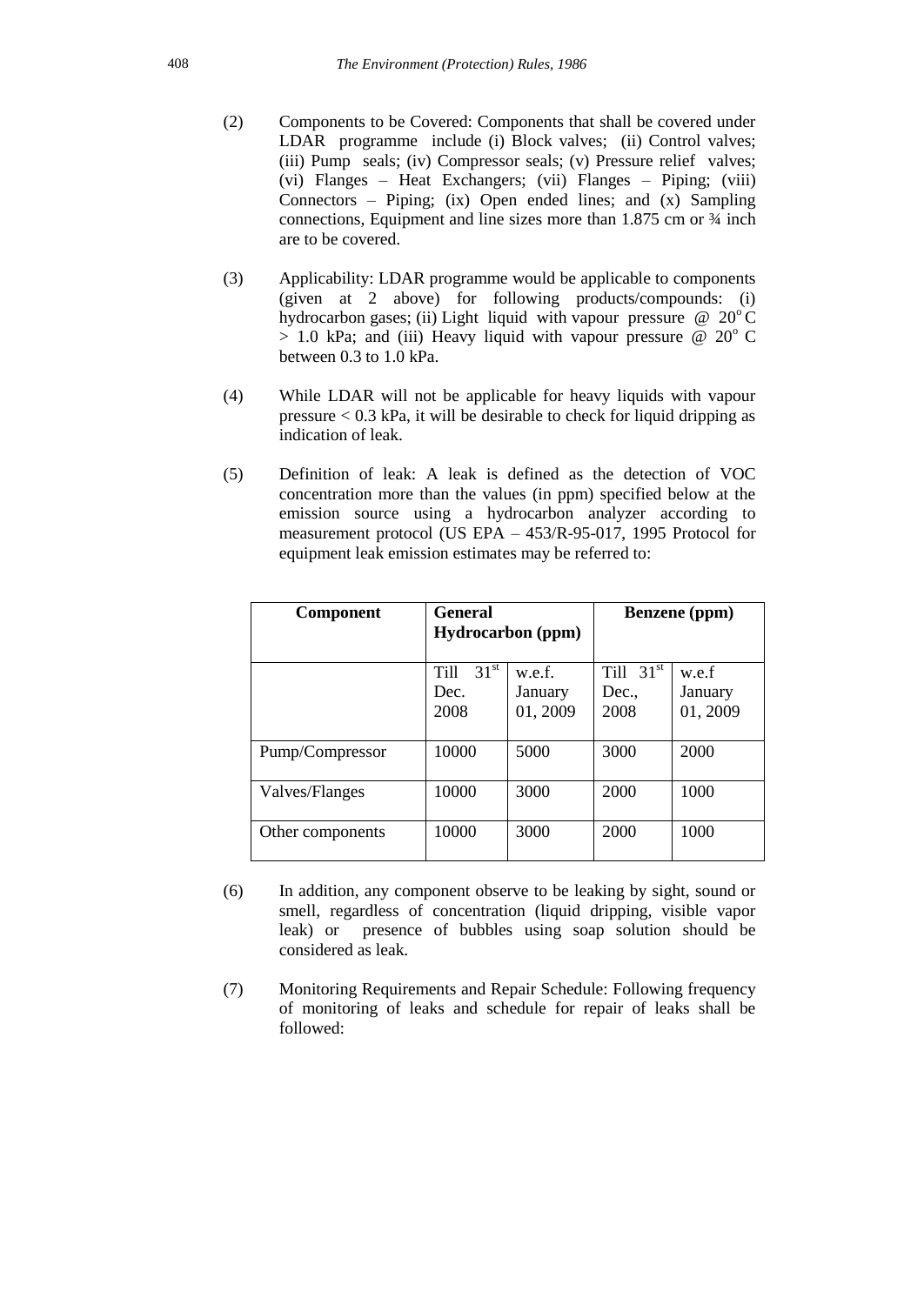| Component                                               | <b>Frequency of</b>                                                                                                                       | <b>Repair schedule</b>                                                                                                                                                                         |
|---------------------------------------------------------|-------------------------------------------------------------------------------------------------------------------------------------------|------------------------------------------------------------------------------------------------------------------------------------------------------------------------------------------------|
|                                                         | monitoring                                                                                                                                |                                                                                                                                                                                                |
|                                                         | Quarterly (semiannual<br>after two consecutive<br>periods with $\langle$ 2%<br>leaks and annual after<br>5 periods with $< 2\%$<br>leaks) | Repair will be<br>started<br>within 5 working days<br>and shall be completed<br>within 15 working days<br>after detection of leak for<br>general hydrocarbons. In<br>case of benzene, the leak |
| Pump seals                                              | Quarterly                                                                                                                                 | attended<br>shall<br>be<br>immediately for repair.                                                                                                                                             |
| Compressor seals                                        | Quarterly                                                                                                                                 |                                                                                                                                                                                                |
| Pressure relief<br>devices                              | Quarterly                                                                                                                                 |                                                                                                                                                                                                |
| Pressure relief<br>devices (after<br>venting)           | Within 24 hours                                                                                                                           |                                                                                                                                                                                                |
| <b>Heat Exchangers</b>                                  | Quarterly                                                                                                                                 |                                                                                                                                                                                                |
| Process drains                                          | Annually                                                                                                                                  |                                                                                                                                                                                                |
| Components<br>that<br>difficult<br>are<br>tΩ<br>monitor | Annually                                                                                                                                  |                                                                                                                                                                                                |
| Pump seals with<br>visible liquid<br>dripping           | Immediately                                                                                                                               | Immediately                                                                                                                                                                                    |
| Any<br>component<br>with visible leaks                  | Immediately                                                                                                                               | Immediately                                                                                                                                                                                    |
| Any component<br>after repair/<br>replacement           | Within five days                                                                                                                          | $\overline{\phantom{0}}$                                                                                                                                                                       |

- (8) The percentage leaking components should not be more than 2% for any group of components monitored excluding pumps/compressors. In case of pumps/compressors it should be less than 10% of the total number of pumps/compressors or three pumps and compressors, whichever is greater.
- (9) Emission inventory: Refinery shall prepare on inventory of equipment components in the plant. After the instrumental measurement of leaks, emission from the components will be calculated using stratified emission factor (USEPA) or any other superior factors. The total fugitive emission will be established.